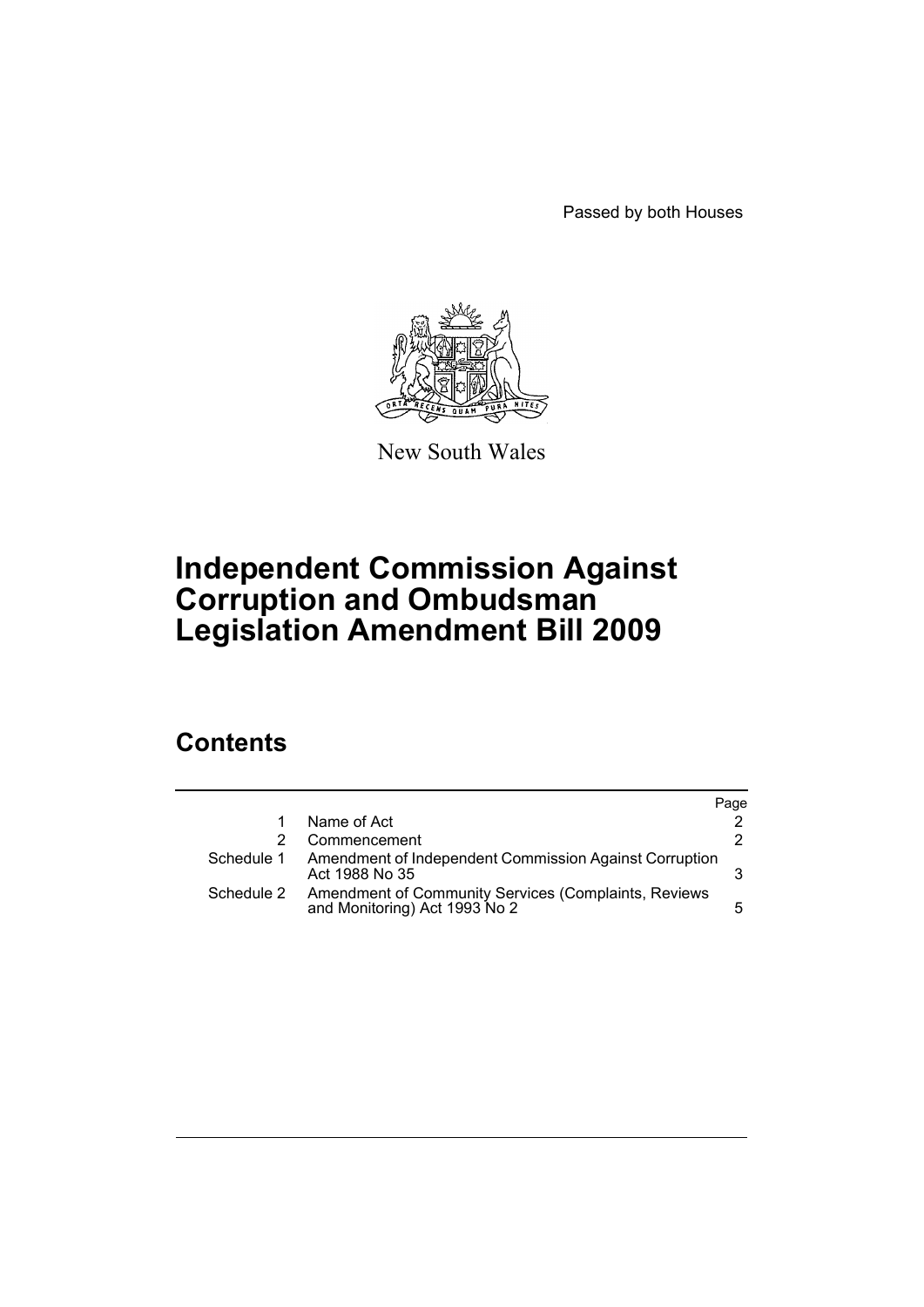*I certify that this PUBLIC BILL, which originated in the LEGISLATIVE COUNCIL, has finally passed the LEGISLATIVE COUNCIL and the LEGISLATIVE ASSEMBLY of NEW SOUTH WALES.*

*Legislative Council 2009* *Clerk of the Parliaments*



New South Wales

# **Independent Commission Against Corruption and Ombudsman Legislation Amendment Bill 2009**

Act No , 2009

An Act to amend the *Independent Commission Against Corruption Act 1988* in relation to unlawful surveillance device recordings and the duty to notify corrupt conduct; and to amend the *Community Services (Complaints, Reviews and Monitoring) Act 1993* to enable the Ombudsman to audit an interagency plan relating to child sexual assault in Aboriginal communities.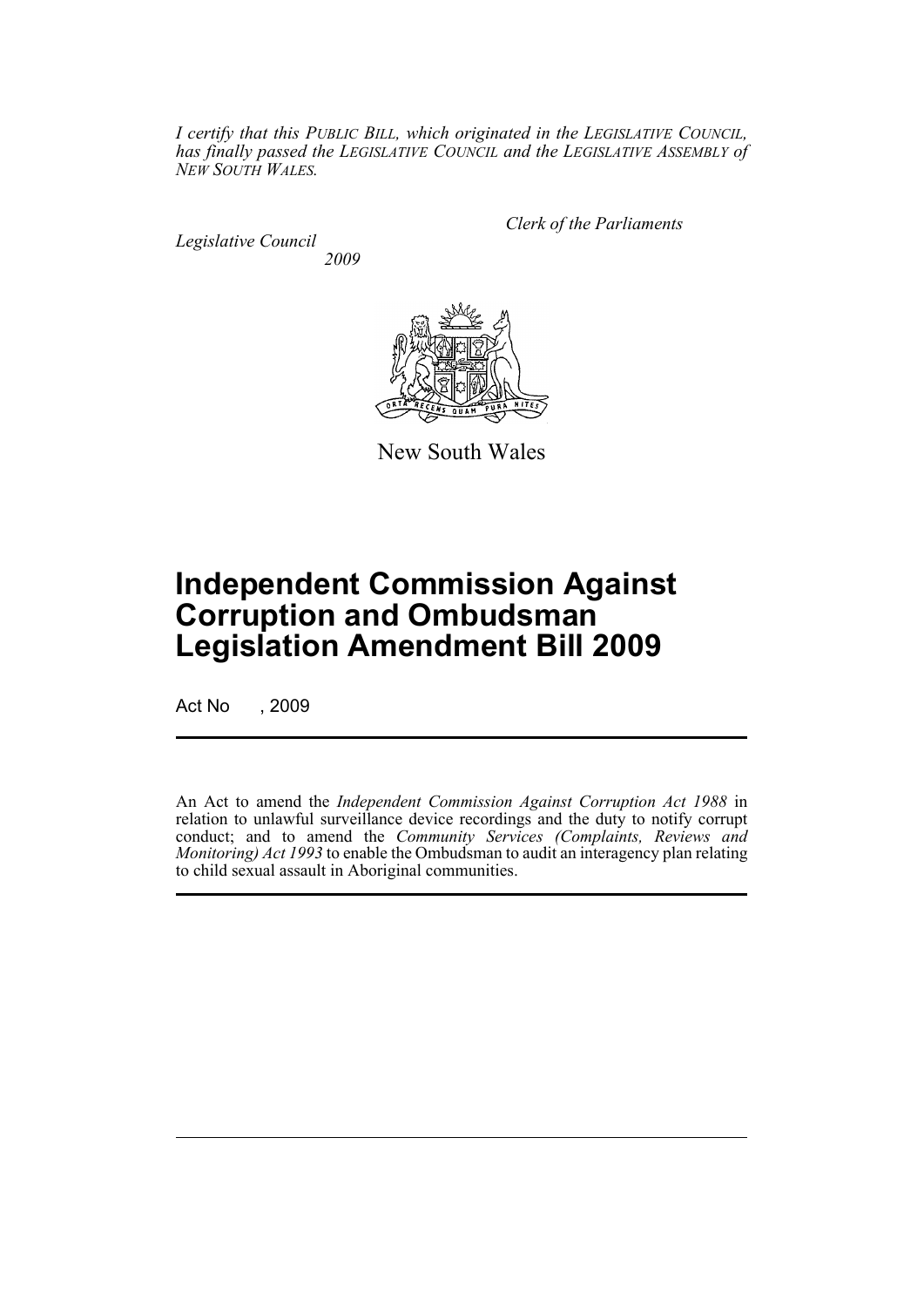## <span id="page-2-0"></span>**The Legislature of New South Wales enacts:**

# **1 Name of Act**

This Act is the *Independent Commission Against Corruption and Ombudsman Legislation Amendment Act 2009*.

# <span id="page-2-1"></span>**2 Commencement**

This Act commences on the date of assent to this Act.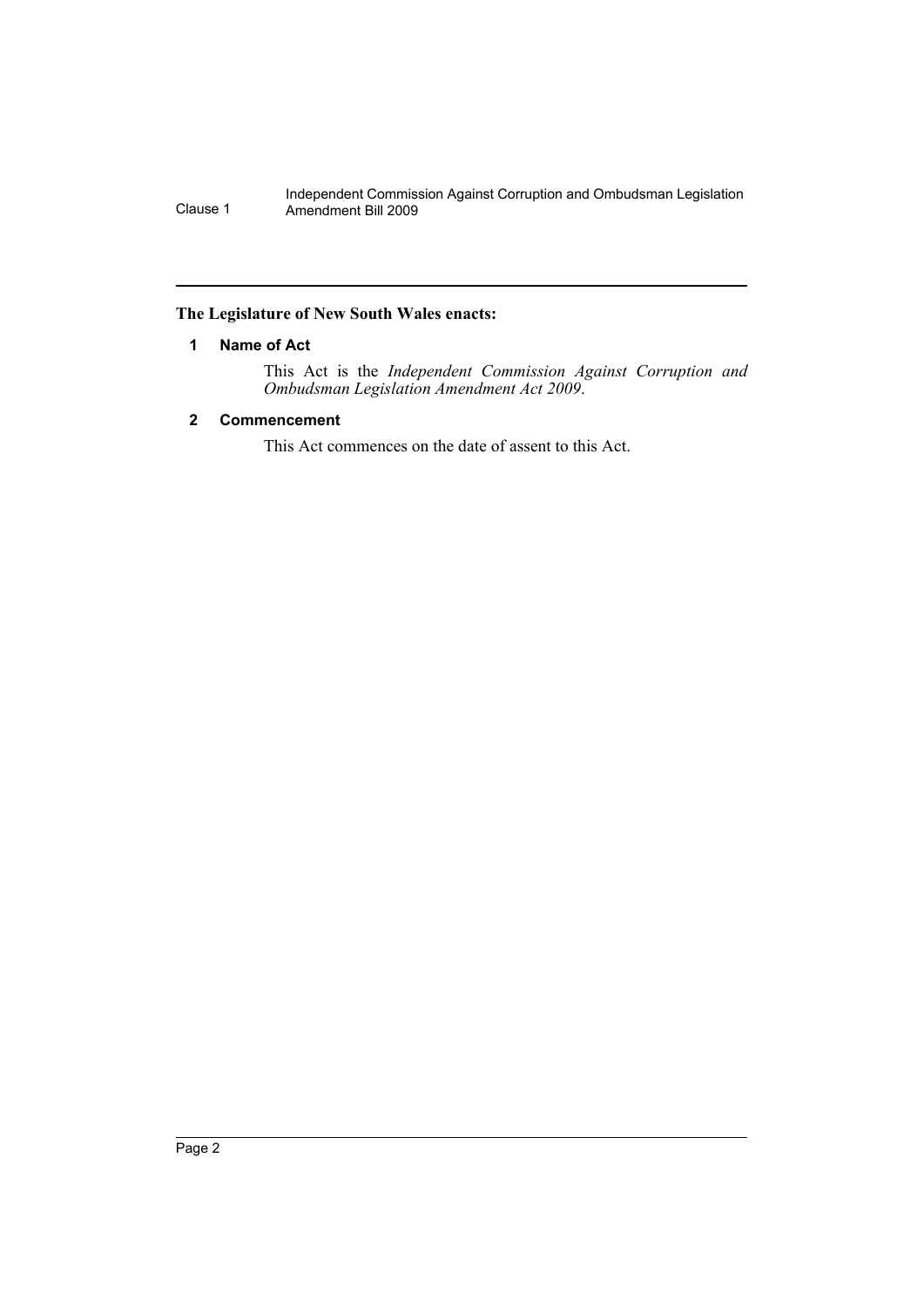Amendment of Independent Commission Against Corruption Act 1988 No 35 Schedule 1

# <span id="page-3-0"></span>**Schedule 1 Amendment of Independent Commission Against Corruption Act 1988 No 35**

# **[1] Section 11 Duty to notify Commission of possible corrupt conduct**

Insert after section 11 (5):

(6) The regulations may prescribe the principal officer of a separate office within a public authority as the principal officer of the public authority in relation to matters concerning the separate office.

## **[2] Schedule 4 Savings, transitional and other provisions**

Insert at the end of clause 1 (1):

*Independent Commission Against Corruption and Ombudsman Legislation Amendment Act 2009*

## **[3] Schedule 4**

Insert at the end of the Schedule with appropriate Part and clause numbers:

# **Part Use of unlawful surveillance device recordings concerning Mr Michael Loch McGurk—2009 amending Act**

## **Definitions**

In this Part:

*Commission* includes an officer of the Commission.

*relevant recording* means a recording of any private conversation to which Mr Michael Loch McGurk, deceased former resident of Cremorne, was a party or was apparently a party.

*surveillance device* means a surveillance device within the meaning of the *Surveillance Devices Act 2007*.

#### **Use etc of relevant recordings despite Surveillance Devices Act 2007**

- (1) Part 2 of the *Surveillance Devices Act 2007* is not contravened by:
	- (a) the Commission obtaining, possessing, publishing or communicating, before 31 December 2010, in accordance with a provision of this Act, any relevant recording that has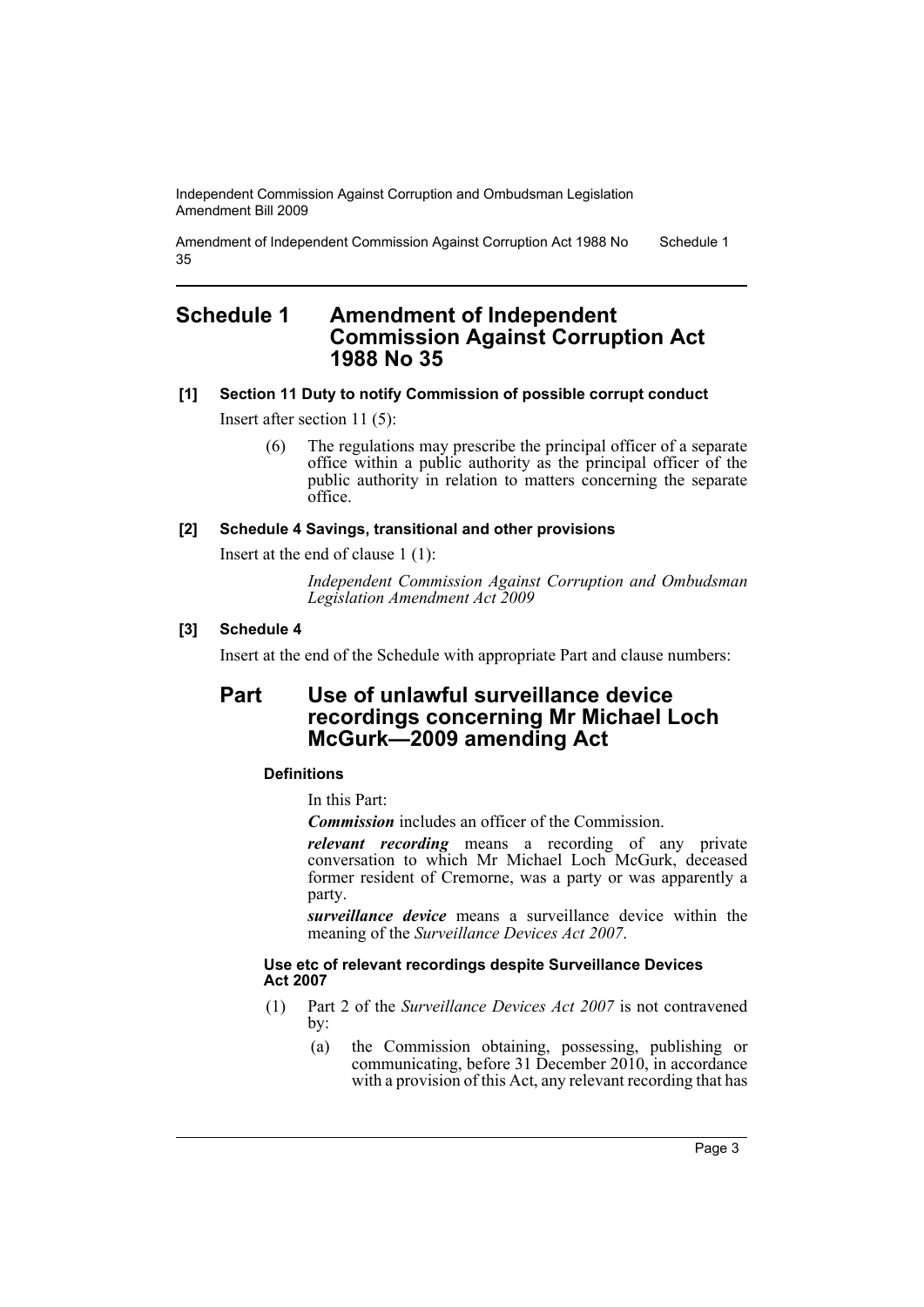Schedule 1 Amendment of Independent Commission Against Corruption Act 1988 No 35

> been obtained by the use of a surveillance device in contravention of Part 2 of that Act, or

- (b) a person providing any such relevant recording to the Commission, before 31 December 2010, in accordance with a requirement made of the person under this Act, or
- (c) the possession, publication or communication at any time of a report of the Commission made before 31 December 2010 concerning any such relevant recording (or of any information in the report).
- (2) The Commission is to ensure that the publication or communication of a relevant recording referred to in subclause (1) is made only for the purposes of investigating or reporting on particular alleged corrupt conduct.

#### **Operation of this Part**

- (1) This Part extends to relevant recordings obtained by a person by the use of a surveillance device before the commencement of this Part.
- (2) Anything done by the Commission or other person before the commencement of this Part that would not have contravened Part 2 of the *Surveillance Devices Act 2007* if it had been done after that commencement is taken not to have been a contravention of that Part.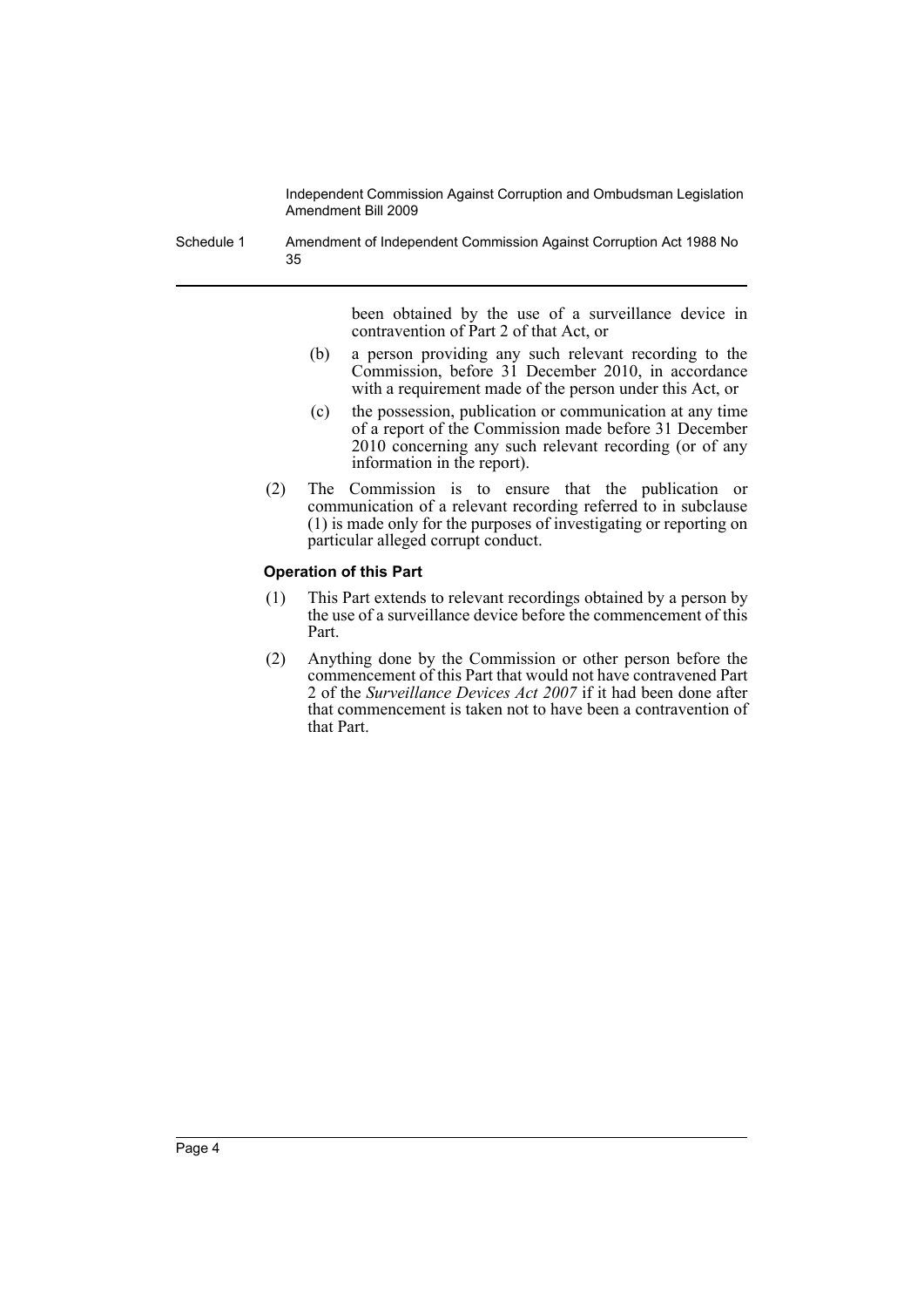Amendment of Community Services (Complaints, Reviews and Monitoring) Act 1993 No 2 Schedule 2

# <span id="page-5-0"></span>**Schedule 2 Amendment of Community Services (Complaints, Reviews and Monitoring) Act 1993 No 2**

## **[1] Part 6A**

Insert after Part 6:

# **Part 6A Audit of Interagency Plan relating to child sexual assault in Aboriginal communities**

## **43B The Interagency Plan**

In this Part:

*the Interagency Plan* means the *New South Wales Interagency Plan To Tackle Child Sexual Assault in Aboriginal Communities 2006–2011*, released by the Government of New South Wales in January 2007.

## **43C Audit of implementation of Interagency Plan**

- (1) The Ombudsman has the following audit functions in relation to the Interagency Plan:
	- (a) to review the implementation of the Interagency Plan by public authorities of the State that have functions under the Plan,
	- (b) to identify any areas in which further action is required by those public authorities to implement the Interagency Plan,
	- (c) to make recommendations for the more efficient and effective implementation of the Interagency Plan by those public authorities.
- (2) The Ombudsman must prepare and provide a report to the Minister for Aboriginal Affairs by 31 December 2012 on the Ombudsman's audit of the implementation of the Interagency Plan.
- (3) The Minister for Aboriginal Affairs must, within 1 month after receiving the report, furnish a copy of the report to the Presiding Officer of each House of Parliament.
- (4) The Ombudsman's audit functions cease after the provision of the report to the Minister for Aboriginal Affairs.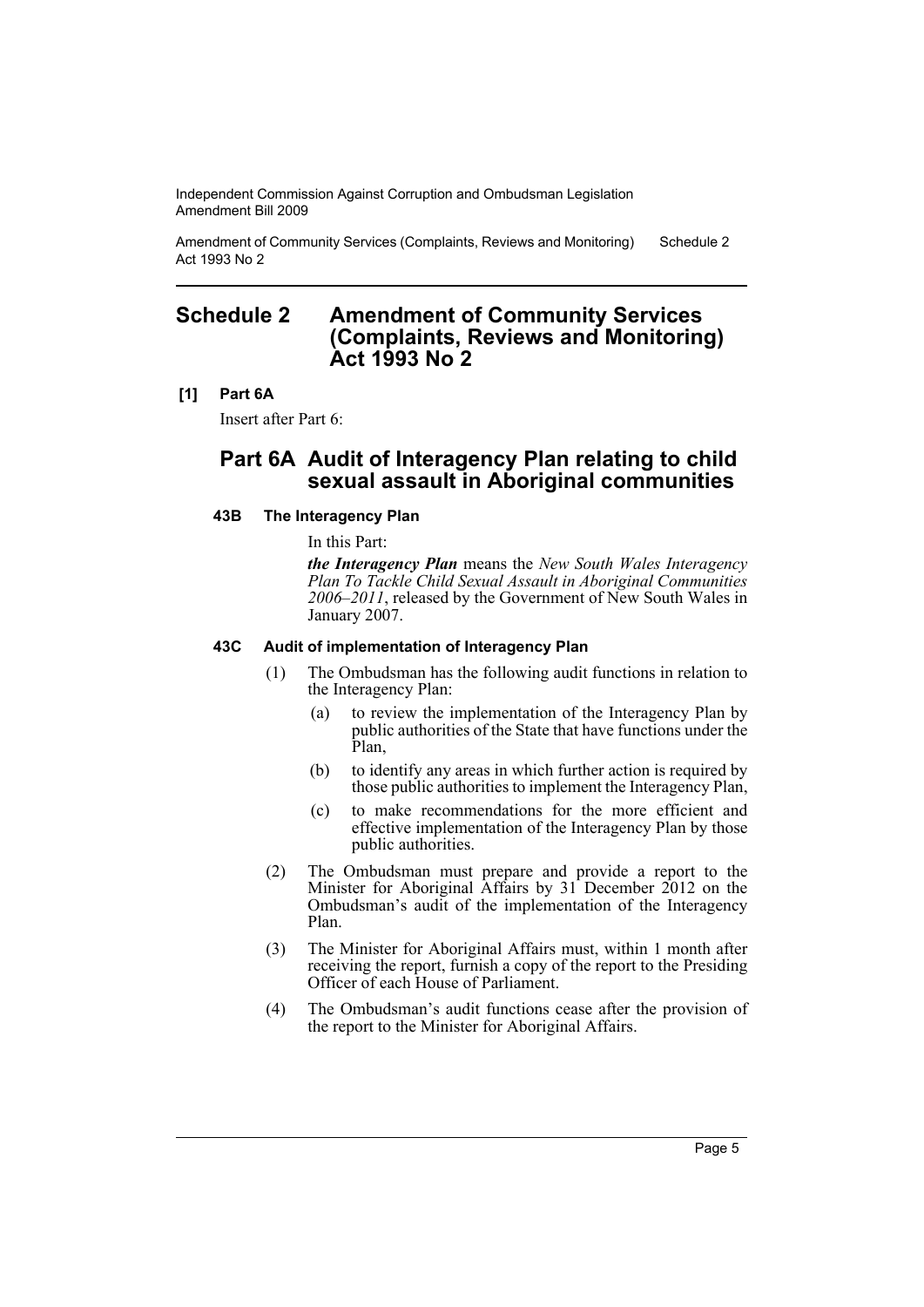Schedule 2 Amendment of Community Services (Complaints, Reviews and Monitoring) Act 1993 No 2

#### **43D Provision of information**

- (1) It is the duty of the head of a public authority that has functions under the Interagency Plan to provide the Ombudsman with full and unrestricted access to records that are under the person's control, or whose production the person may, in an official capacity, reasonably require, being records to which the Ombudsman reasonably requires access for the purpose of exercising the Ombudsman's audit functions in relation to the Interagency Plan.
- (2) Access to which the Ombudsman is entitled under this section includes the right to inspect and, on request, to be provided with copies of, any record referred to in subsection (1) and to inspect any non-documentary evidence associated with any such record.
- (3) A provision of any Act or law that restricts or denies access to records (other than a provision applied by section 43E) does not prevent a person to whom this section applies from complying, or affect the person's duty to comply, with this section.
- (4) The Ombudsman may, if the Ombudsman thinks it appropriate to do so, provide information obtained by the Ombudsman under this section to a public authority that has functions under the Interagency Plan and that has a relevant interest.
- (5) The provision of information under this section:
	- (a) does not constitute a breach of professional etiquette or ethics or a departure from accepted standards of professional conduct, and
	- (b) does not give rise to any liability for defamation or other civil liability.
- (6) In this section:

*head*, in relation to a public authority, has the same meaning as it has in the *Ombudsman Act 1974*.

## **43E Application of Ombudsman Act 1974**

(1) For the purpose of the exercise of functions under this Part, sections 17–24 (except section 21B), 31AC and 36 of the *Ombudsman Act 1974* apply to or in respect of the exercise of those functions in the same way that they apply to or in respect of an investigation of a complaint by the Ombudsman under that Act, subject to any necessary modifications and to any modifications prescribed by the regulations.